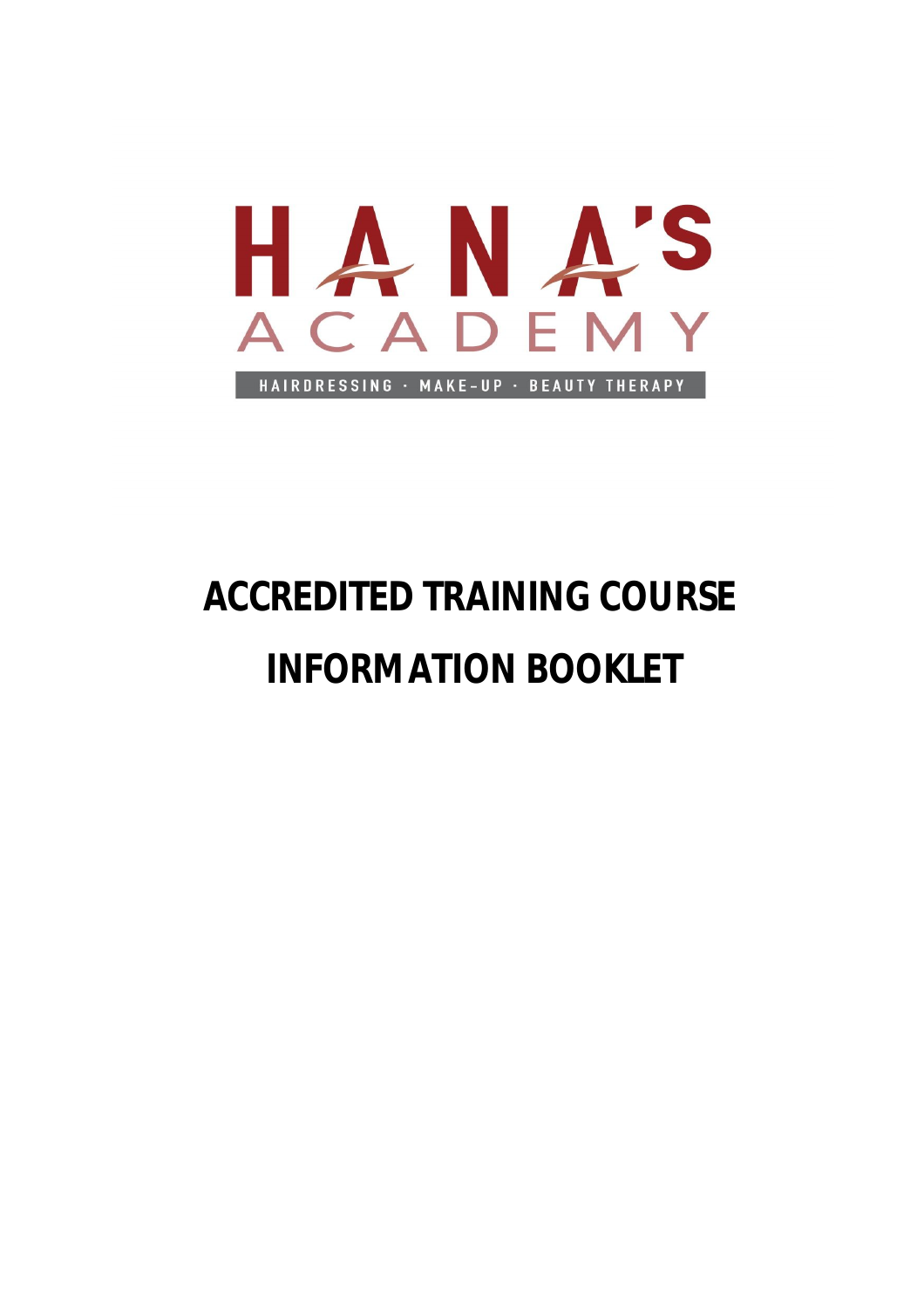## **ACCREDITED TRAINING COURSES**

## **PROFILE**

Welcome to Hana's Academy of Hairdressing, Make-up & Beauty Therapy.

I am Nazish Idris, Professional Lecturer in Hairdressing & Beauty Therapy for 12 years & experienced Hair stylist, Make –up artist & Beauty Therapist for 15 Years.

I specialise in advanced Hair cutting, creative colouring & highlighting, colour corrections & Bridal hair & Make –up to name a few.

I have worked at many leading Hairdressing & Beauty salons in the Yorkshire region including as a senior Stylist at Saks Hair & Beauty, were I was involved in training the junior stylists in Hairdressing and realised then that I had a passion for training.

 I went on to study my Assessors Awards A1 & A2 and furthermore went on to do a teaching degree, cert-ed (certificate in Higher education) Post compulsory education and training at Bradford University in the year 2000.

I have taught at various Colleges throughout Yorkshire, including Bradford College, Joseph Priestly College & Thomas Danby College alongside working in Salons & Freelance work.

I am currently Teaching Hair & Beauty at Leeds City College Part-time which now enables me to offer private training to students that want either 121 tuition or intensive short course training to progress onto a career in the Hair & Beauty Sector.

Hana's Academy courses are accredited by BABTAC(British Association of Beauty Therapy & Cosmetology) and are suitable for all individuals, including those already working in the Hair & Beauty industry & wanting advanced training, mature students returning to education or school leavers alternate route to A Levels, as G.C.S.E 's are not required for entry to these courses, only hard work and motivation.

Courses are flexible to suit students with work or family commitments and there is also an option available for one to one tuition at salons across Leeds or in the comfort of your own home.

If you have any queries regarding Hana's Academy Training Courses or would like to book onto a course, please do not hesitate to contact us by phone or email and we will be more than happy to provide more information.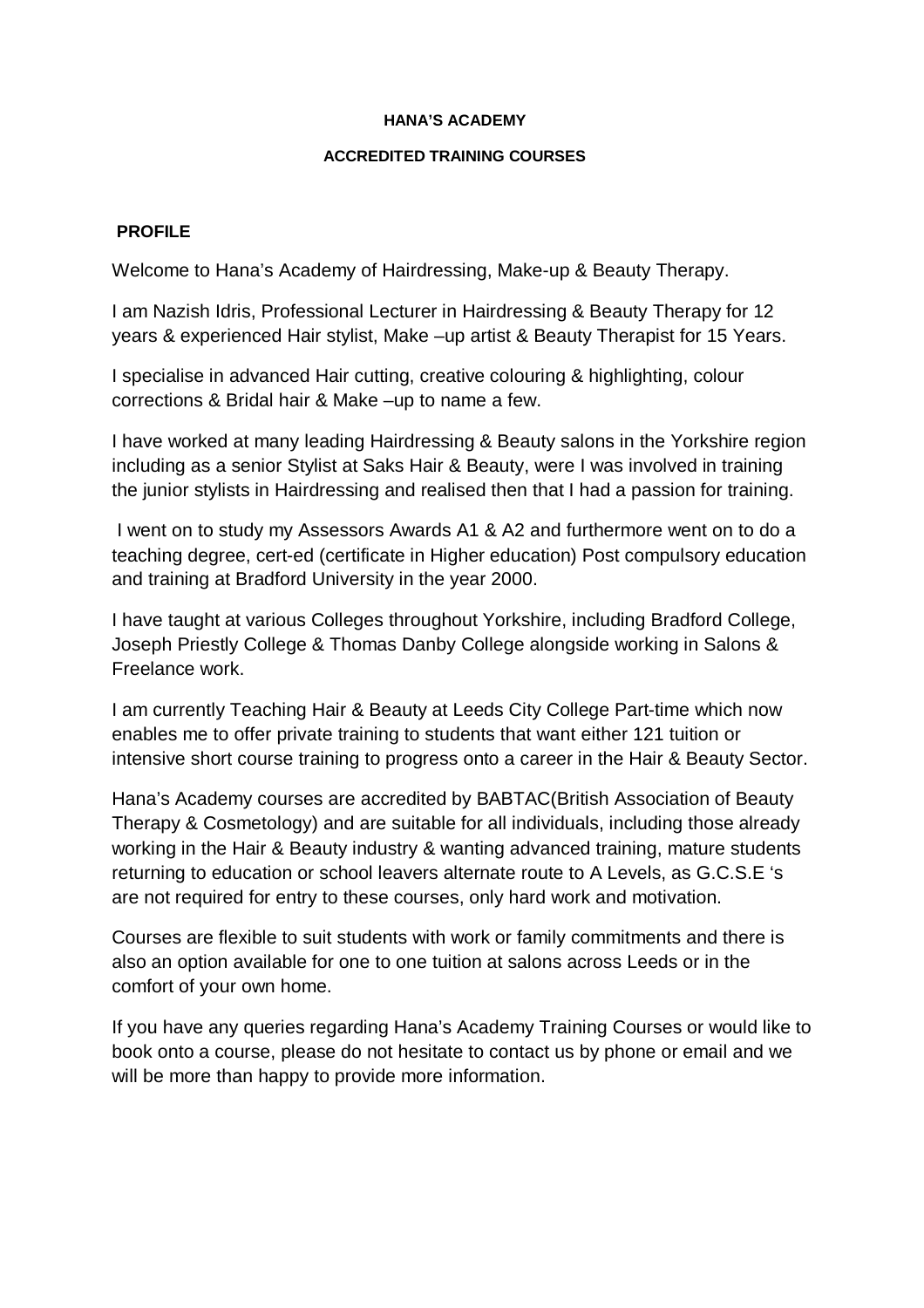## **ACCREDITED TRAINING COURSES**

# **COURSE DESCRIPTION**

Hana's Academy accredited training courses are designed to equip all students with the skills, knowledge and understanding needed to progress onto a successful and rewarding career in the Hair & Beauty industry.

The courses are delivered in a salon environment where theory and practical skills will be demonstrated by the tutor and instructions and guidance given to the group and/or to the individual.

Each student will be provided with an informative training manual with step by step guidance for the specific course they are on and will need to use this throughout the duration of the course and will be able to take this away with them for future reference.

The courses are competency based learning, via observation of student's ability to demonstrate skills and knowledge. Assessments are via observation during practical work and will be recorded on Log sheets and theory work will need to be recorded in individual training manuals.

As we are recognised by BABTAC for being professional and fully insured training providers you will not have to worry about gaining insurance, as when you have completed the course and received your certificate of achievement you will be able to take out BABTAC insurance for your treatments.

# **AVAILABILITY OF COURSES**

Courses run throughout the year and can be flexible to suit each individual's requirements and structured dates will be on the website in advance giving you time to book onto your chosen course.

121 tuition is a very popular option to suit mainly mature individuals wanting to train from their own home or in the salon environment, booking is essential for specific dates and times and Hana's Academy staff will be more than happy to accommodate for each individuals training needs.

Free course assessment is a service we provide as standard, if any student is unsure of which is the right course for them, we will complete an assessment of your current work and assess it to see if a basic, intermediate or advanced course would be the most beneficial to you, at no cost at all as at Hana's Academy we want all our learners to achieve the greatest success by choosing the most suitable course.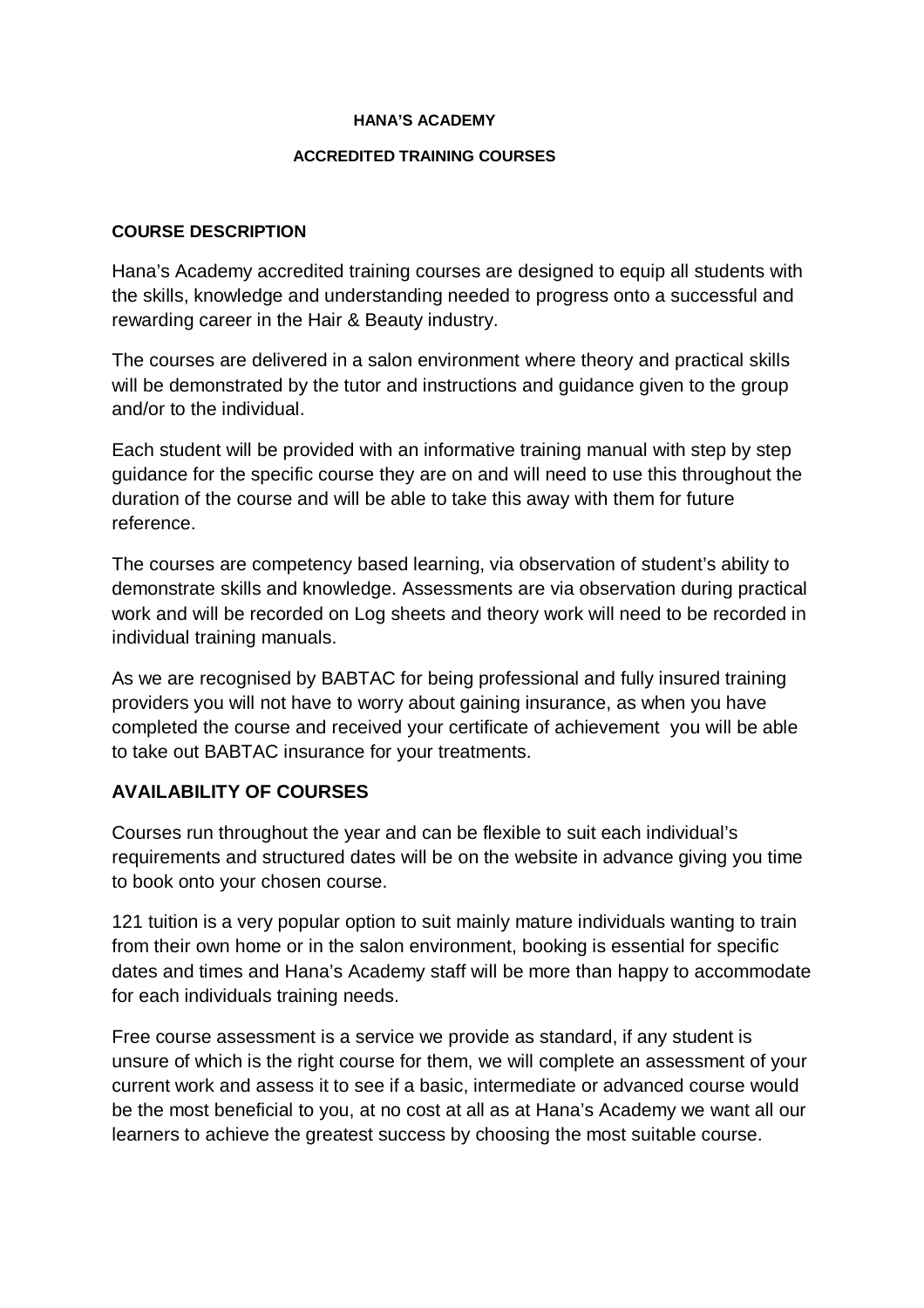## **ACCREDITED TRAINING COURSES**

# **COURSE'S AVAILABLE**

# **PROFESSIONAL HAIR STYLING COURSE**

(Basic/ intermediate) 2 Days £600

# **This course covers the following practical based units:-**

Blow Drying Setting & Dressing Backcombing & back brushing Pin Curling Finger waving Curling, Waving & Straightening Plaiting & Twisting Classic Hair-up's

# **This course covers the following theory based units:-**

The hair structure The Hair growth cycle **Consultation Contraindications** Health & safety Tools & equipment Styling & finishing products Treatment Procedures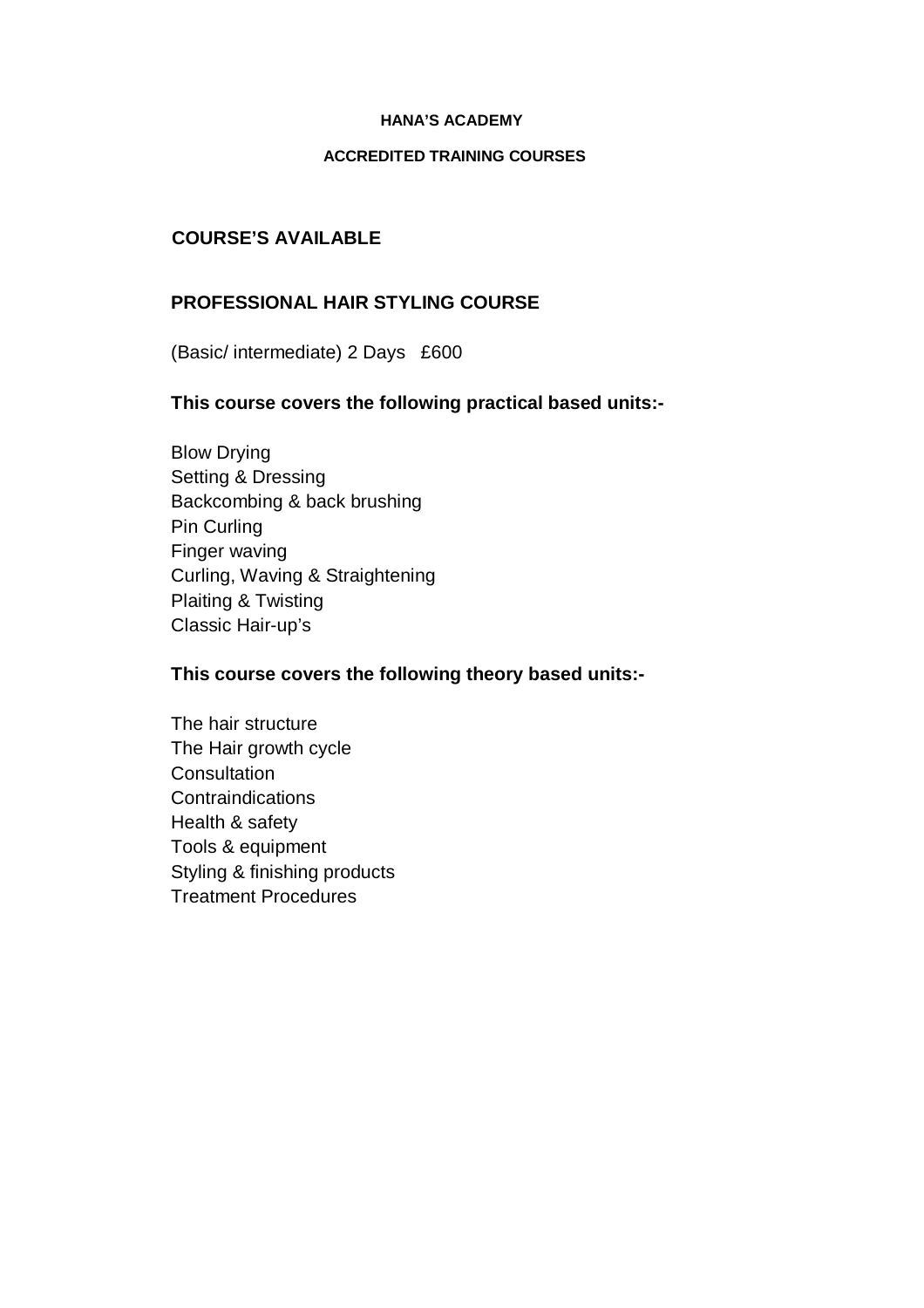## **ACCREDITED TRAINING COURSES**

# **PROFESSIONAL BRIDAL HAIR & MAKE-UP COURSE**

(Intermediate/ Advanced) 4 Days £1500

# **The course covers the following practical based Units:-**

 Face mapping/Skin analysis Colour matching/product choice Creating a flawless foundation base Highlighting & contouring the face Eye structure/priming & highlighting brow bone Eye shadows/pigments & blending techniques Eyeliner precision & techniques False lash application Eyebrow definition Lips & Cheek definition Full traditional bridal look Full modern bridal look Classic Bridal Hair –up's

# **The course covers the following theory based units:-**

The skin structure Skin types **Consultation** Adverse hair, skin & scalp conditions Health & safety Contraindications & contra-actions Tools & equipment Client preparation Lighting & effects Make-up products Make-up sequence Treatment procedures (step by steps)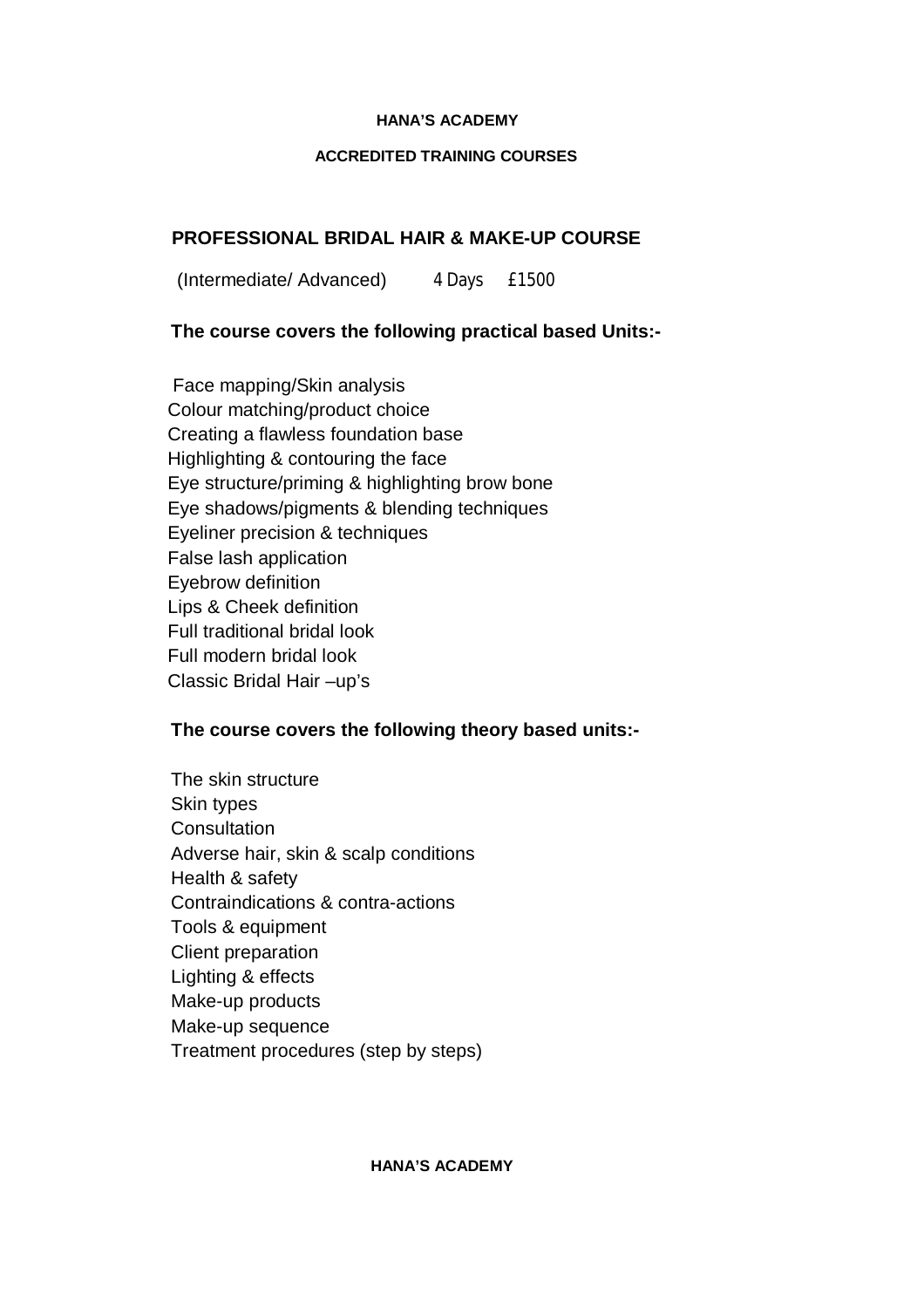#### **ACCREDITED TRAINING COURSES**

# **ADVANCED DRESSING LONG HAIR COURSE**

(Intermediate/advanced) 2 days £600

# **The course will cover the following practical based units:-**

Alternative setting techniques Alternative plaiting techniques Back combing & back brushing Preparation for attaching hair Adding in pony tail hair pieces Attaching hair wefts to create colour/length Uses of hair padding/foams to create volume Advanced hair up's (including high fashion) Uses of ornamentation

## **The course will cover the following theory based units:-**

Health & safety Tools & equipment **Consultation Contraindications** Effects of humidity Styling products Finishing Products Treatment Procedures (step by steps)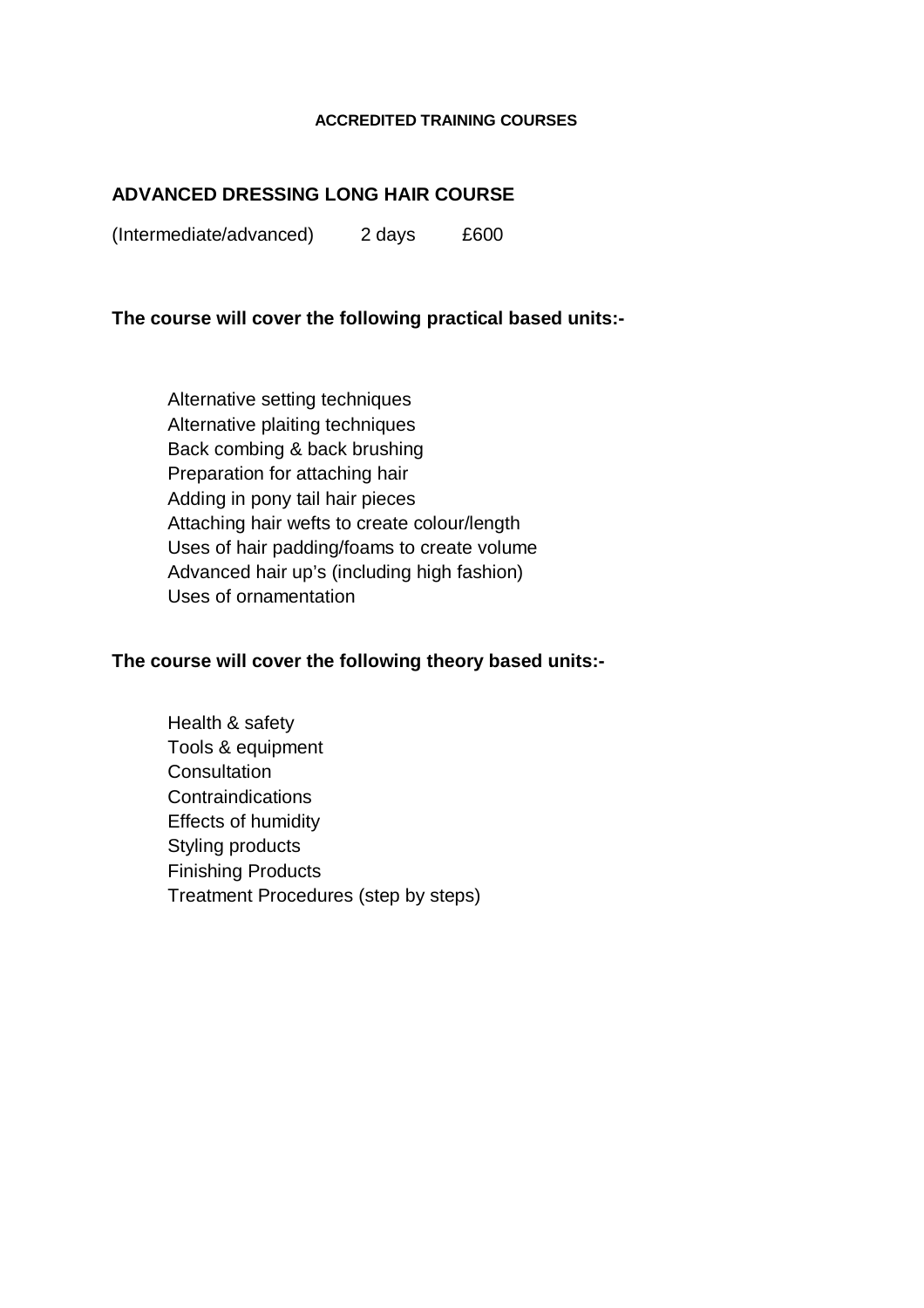## **ACCREDITED TRAINING COURSES**

## **WE ALSO OFFER:-**

## **Taster courses of half a day or 1 day in:-**

 Hair-up Eye-make-up Make-up

# **One to one tuition in:-**

- Waxing Day make-up
- Manicure **Evening make-up**
- Pedicure Blow drying hair
- Facials **Setting Hair**
- Massage Hair up's

(Tuition, in most Hair & Beauty treatments are offered on request, just ask)

# **Other Courses soon to be offered are:-**

- The Art of Threading
- The Art of Henna
- Photographic Hair & Make-up
- The Art of Colouring Hair
- Advanced Hair Cutting
- Nail Artistry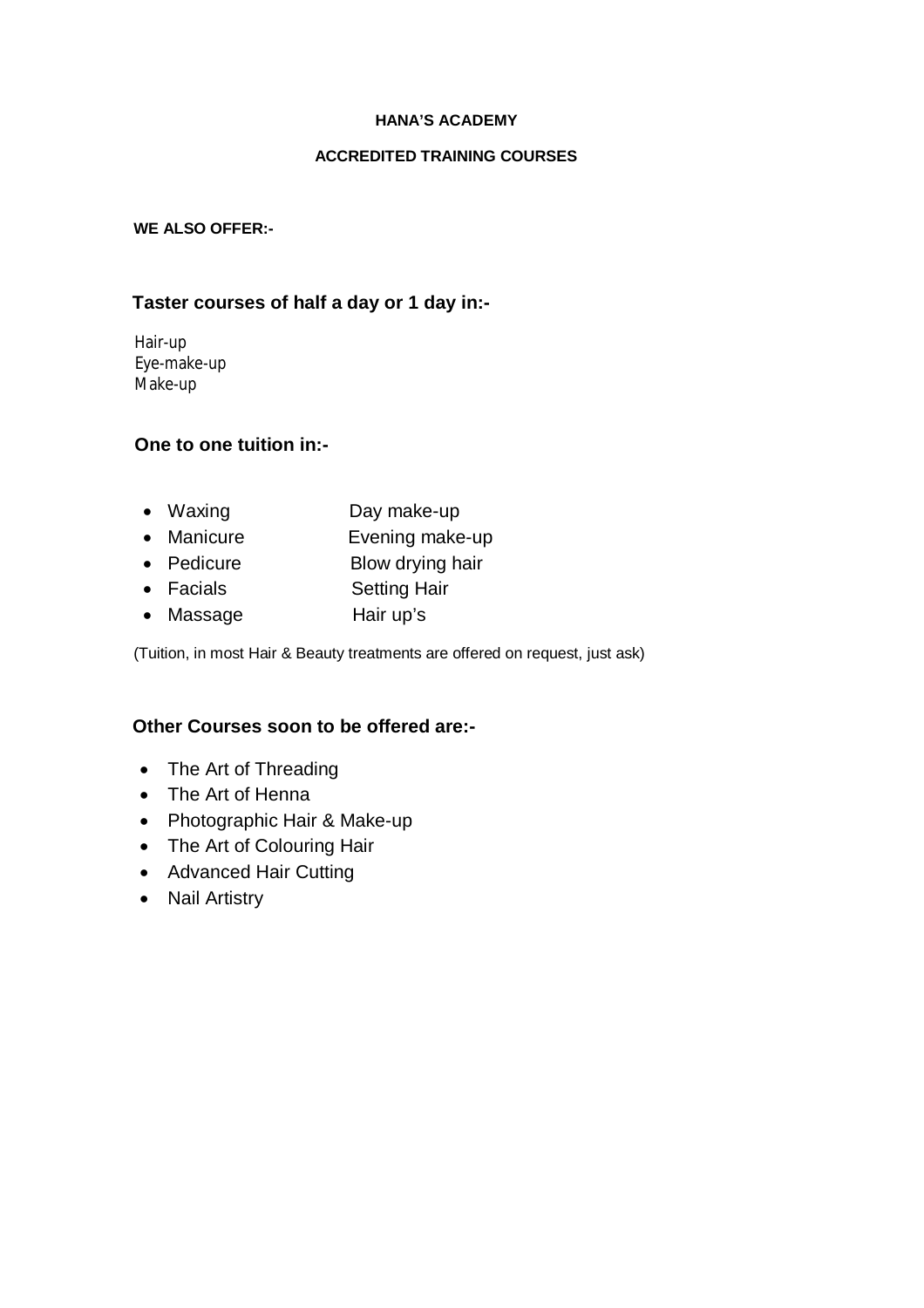## **ACCREDITED TRAINING COURSES**

# **COURSE OVERVIEW**

Hana's academy courses are professional on every level so therefore there are certain codes of conduct we have in place for our students so that everyone that is enrolled on one of our accredited courses can enjoy the experience and benefit greatly with the knowledge & skills they take away with them.

# **HANA'S ACADEMY CODES OF CONDUCT**

Students should:-

- Look professional with hair styled & make-up on
- Wear suitable clothing, preferably black
- Wear low heeled shoes with covered toes
- Have minimal or no jewellery for health and safety requirements
- Be punctual to each training session
- Bring the relevant resources stated on specific course overview
- Not use offensive language or behave unsociably
- Not chew gum in the training sessions
- Not damage tools & equipment provided by Hana's academy

If you agree to the above codes of conduct and wish to pursue an exciting career in the booming Hair & Beauty Industry then simply fill out the enrolment form attached and get in touch with Hana's Academy by phone or email for more information.

Kind Regards

Nazish Idris

Director of Hana's Academy